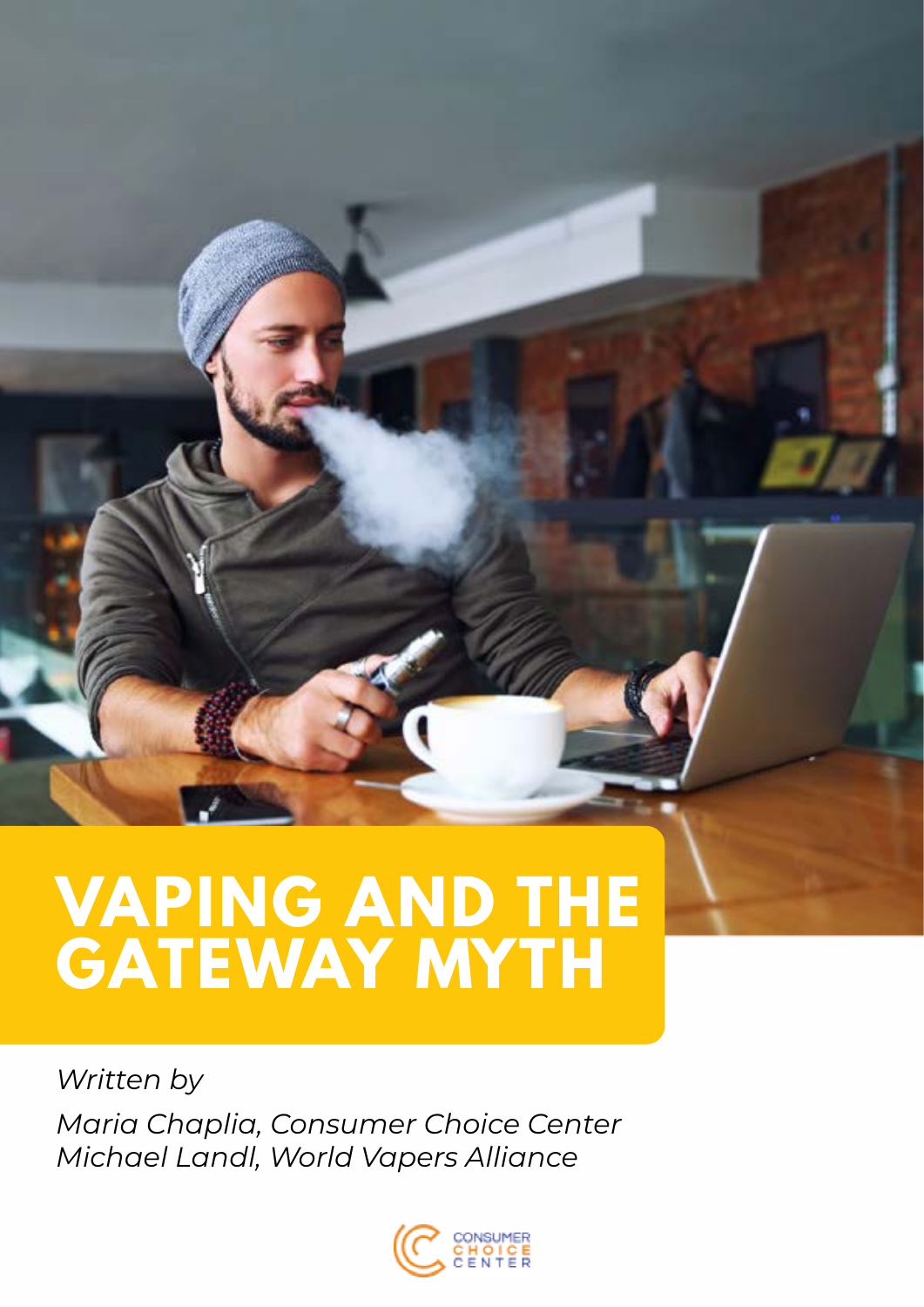# **EXECUTIVE SUMMARY**

Vaping has been extensively accused of being a gateway to smoking for adults and adolescents. Multiple studies have aimed to undermine the credibility of e-cigarettes as a cessation tool, and there is an urgent need to shift the Overton window of the debate and outline a science-based perspective that policymakers can use to enhance the wellbeing of consumers.

This paper aims to debunk several aspects of the "gateway argument" and provide an alternative perspective as to why vaping actually helps conventional smokers divert from traditional and harmful tobacco consumption.

The main findings of this paper are:

- Nicotine is not the issue toxins in cigarettes are
- E-cigarettes help adults quit smoking
- Vaping does not lead to smoking among adolescents
- Banning flavours won't solve the problem

Vaping is a gateway out of smoking and should be endorsed by policymakers as such.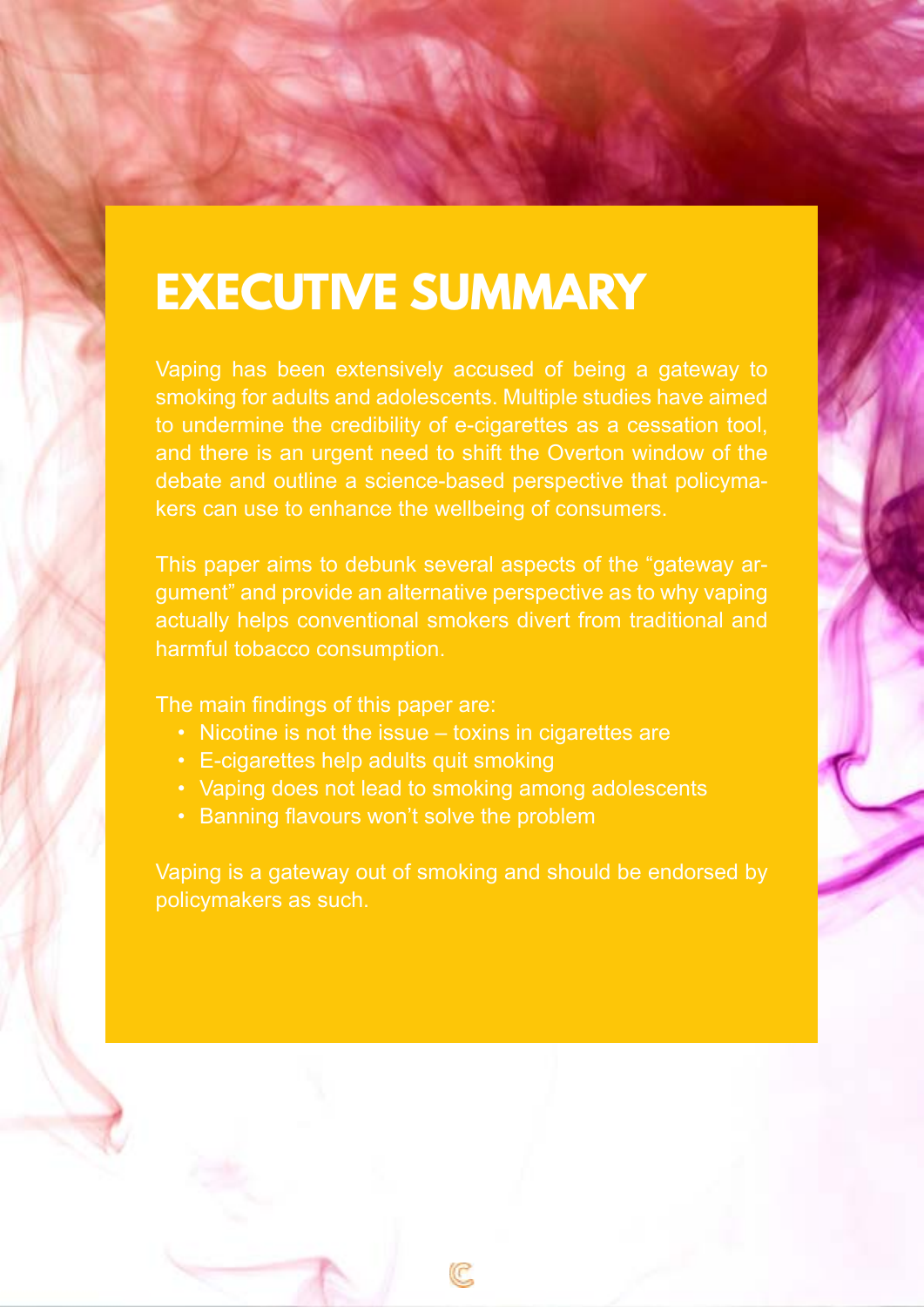## **INTRODUCTION**

Vaping has been proven to be  $95\%$  less harmful than smoking and has been endorsed by multiple international health bodies as a safer alternative. While some critics have argued that vaping is a gateway to smoking, the opposite is true. Vaping is a gateway from smoking, and has been used by millions of adults to reduce the health risks associated with tobacco consumption.

The innovative nature of vaping has contributed to its success and allowed it to quickly gain popularity among smokers. At the same time, because it is a novel technology, it has also been met with suspicion and has come under fire in many countries. Current examples are stringent branding and marketing restrictions in Germany, liquid flavour bans in the Netherlands and California. While intended to protect the public, especially young people, such restrictions have instead blocked access for adults to vaping products and thus prevented many smokers from improving their wellbeing by switching from smoking to vaping.

Despite their life-saving potential, e-cigarettes have been widely scrutinised on their effectiveness in helping people quit smoking. Some of the most recent studies have found that people who vape may be more likely to start smoking. Naturally, such claims have spurred a wider discussion on the essence of vaping and whether it contributes to tobacco abstinence after some time, or whether it serves as a gateway to conventional smoking.

This policy note aims to provide a comprehensive set of arguments of why vaping is a gateway out of smoking and not a path towards it. The belief that we should hold back innovations such as e-cigarettes is deeply flawed for a number of reasons:

• The essence of e-cigarettes is different from that of conventional cigarettes, and their purpose is to serve as a safer alternative that reduces health-associated risks

• Nicotine, also found in e-cigarettes and used in conventional nicotine replacement therapy, doesn't increase the risk of serious illnesses (heart attack, stroke) or mortality

• Vaping does help adult smokers quit: every 1 per cent rise in use of e-cigs is associated with a 0.06% increase in the quit success rate

• Youth use of e-cigarettes is rare and most users are current or former smokers

• Flavours are a crucial part of cessation through vaping: vapers who use flavours are 2.3 times more likely to quit smoking than those using tobacco-flavoured e-cigarettes

Science knows enough about vaping to endorse it, and our policy note demonstrates it very clearly.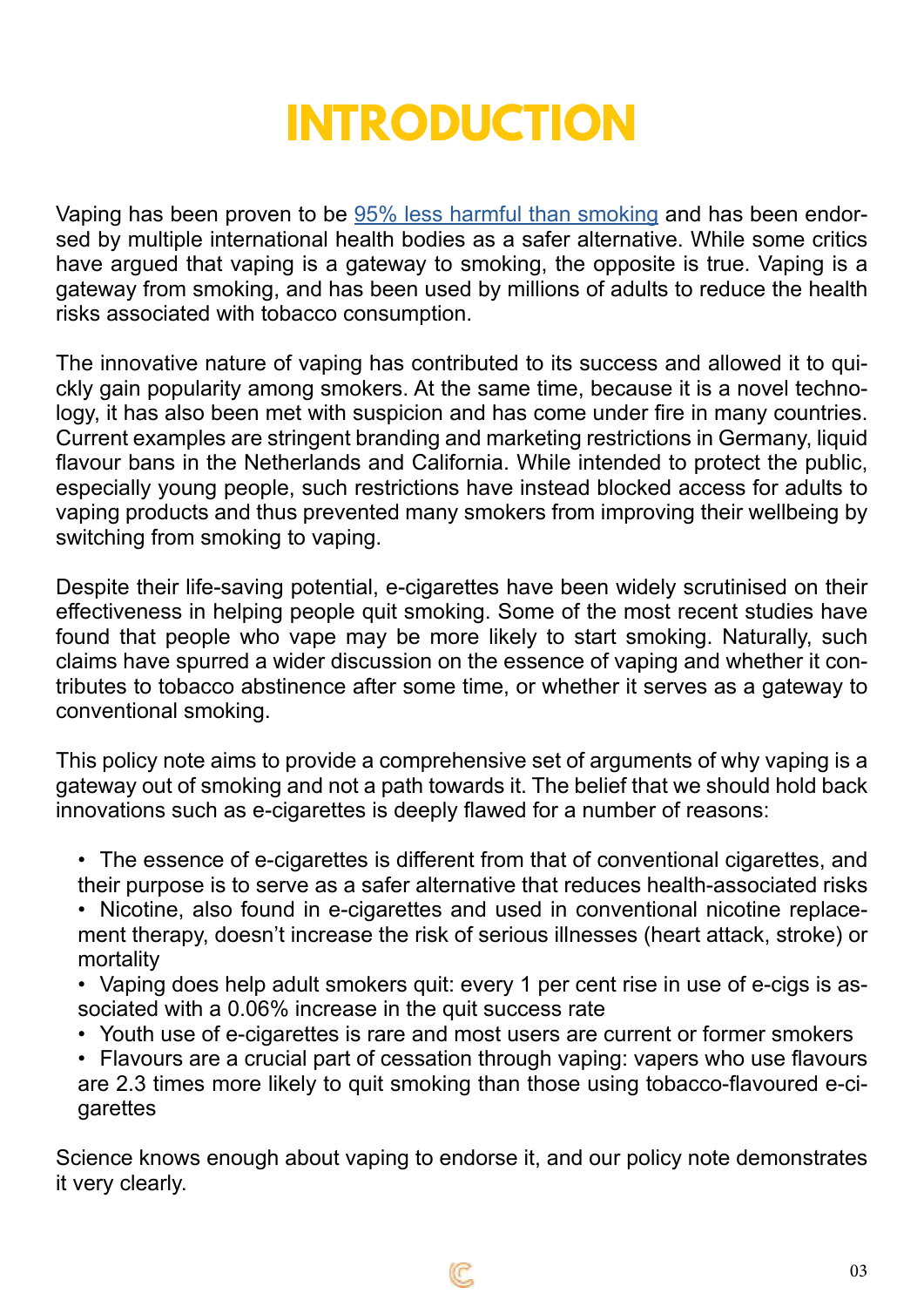## **E-CIGARETTES: WHAT ARE WE TALKING ABOUT**

E-cigarettes or vaping devices were launched as a safer alternative to smoking with the intention to help smokers – especially heavy ones – quit smoking and consume nicotine in a less harmful way. The target audience of vaping devices is consumers who smoke conventional cigarettes. Every criticism of e-cigarettes has to be

mindful of this fact, and we can only draw conclusions about the success of e-cigarettes by taking into account the number of smokers who have managed to stop or reduce smoking with the help of vaping, or the likelihood of them doing that.

One of the biggest mistakes policymakers often make is regulating something they don't fully understand and doing so before there is an understanding of the impact. This has been obvious in the case of vaping.

Traditional cigarettes when burned create more than

7,000 chemicals, 69 of which have been identified as potential carcinogens. The essence of e-cigarettes is different from that of conventional cigarettes: the two main ingredients used in vape liquids

are propylene glycol (PG) and vegetable glycerin (VG), both used to form the vapour and add flavour to it. Added to these two ingredients is a flavour, usually a common food flavouring found in cakes, oils, and other food items that help give the vape liquid its taste. All of these aforementioned compounds are common food

**"Traditional cigarettes when burned create more than 7,000 chemicals, 69 of which have been identified as potential carcinogens."**

ingredients that are deemed [safe](https://www.efsa.europa.eu/en/efsajournal/pub/5235) and [not harmful](https://efsa.onlinelibrary.wiley.com/doi/full/10.2903/j.efsa.2017.4720) by regulatory bodies including the European Food Safety Authority (EFSA). The other variable ingredient in vape liquid is nicotine, a stimulant alkaloid. Though not all liquids contain this addictive chemical, it is widely seen as the main draw for former smokers looking to quit smoking. When compared to other alternatives in getting people to quit, including Nicotine Replace Therapy (NRT) patches and drugs, vaping has been found to be [almost](https://www.qmul.ac.uk/media/news/2019/smd/e-cigarettes-more-effective-than-nicotine-replacement-therapies-finds-major-uk-clinical-trial.html) [twice as effective.](https://www.qmul.ac.uk/media/news/2019/smd/e-cigarettes-more-effective-than-nicotine-replacement-therapies-finds-major-uk-clinical-trial.html) Later in

the paper, we analyse the actual number of people vaping, but first, we must look at nicotine itself.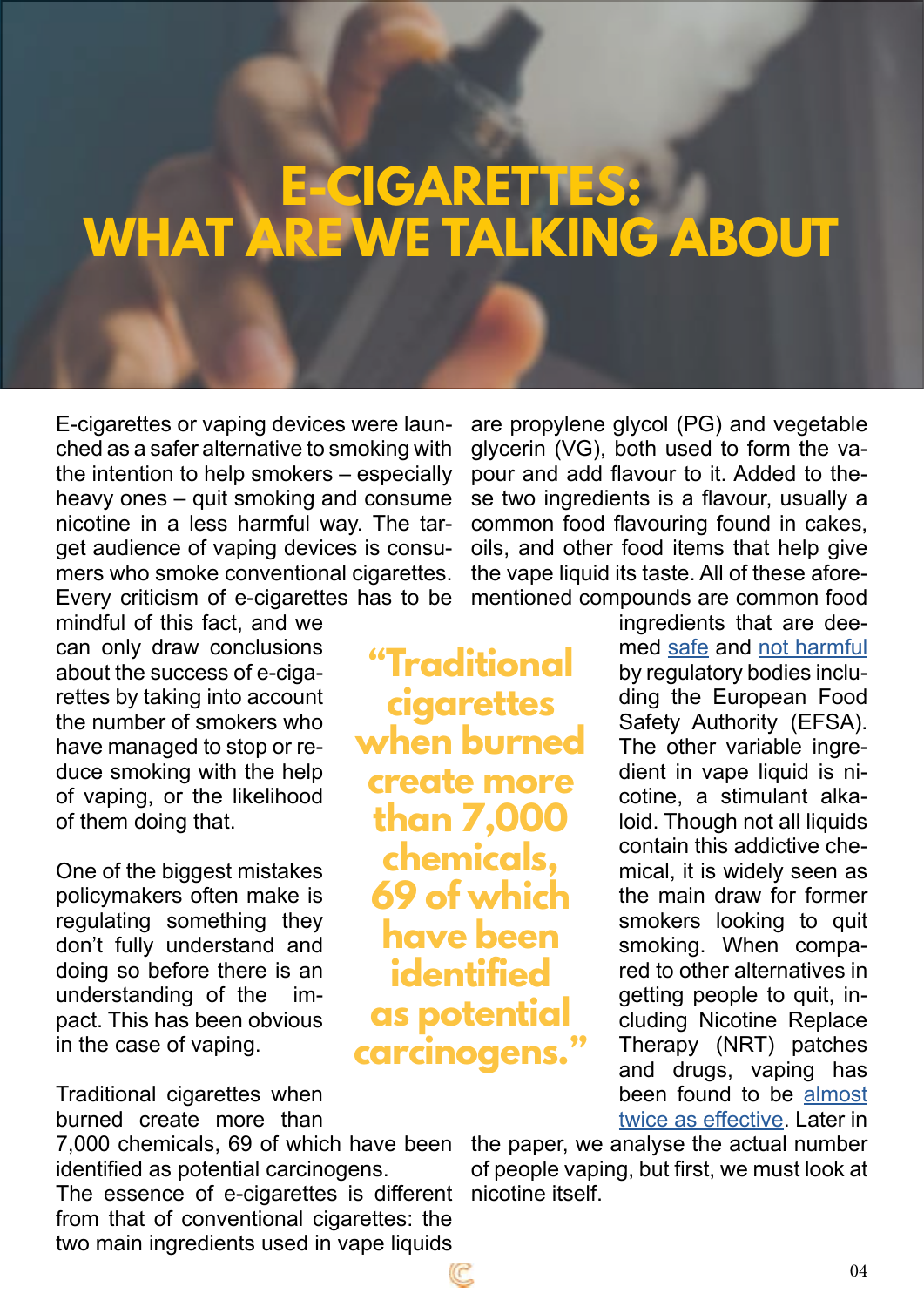## **THE GATEWAY ARGUMENT AND NICOTINE: NICOTINE IS NOT THE ISSUE – TOXINS ARE**

An argument commonly made is that nicotine is addictive and a highly potent nerve toxin that damages the heart and blood vessels. On this basis, it is claimed that vaping can contribute to a nicotine addiction.

In the average dosage in vaping or smoking, nicotine mimics some of the effects of an endogenous substance (acetylcholine) and thereby activates nerve cells in the brain and in the autonomic nervous system. Professor [Bernd Mayer](https://ig-ed.org/2019/01/prof-dr-mayer-sieben-haeufig-vorgebrachte-argumente-gegen-das-dampfen/) (toxicologist at the University of Graz & Scientific Advisor of the World Vapers' Alliance) explains that "the effect as a nerve poison, the blockage of the function of nerve cells, only occurs in the event of a massive overdose, which is not achieved with inhalation. The addiction to smokers is based on a combination of nicotine and other ingredients of tobacco smoke together with conditioned behaviour [the socalled 'smoking ritual']." In the absence of tobacco smoke, the [potential for addi](https://pubmed.ncbi.nlm.nih.gov/25561385/)[ction to nicotine is very low,](https://pubmed.ncbi.nlm.nih.gov/25561385/) so that most vapers feel much less addictive pressure than smokers. "In addition", adds Mayer, "smokers do not die from their addiction but from the harmful effects of the ingredients in tobacco smoke. In the cardiovascular system, much like caffeine, nicotine leads to a slight increase in blood pressure and heart rate. These effects

are clinically harmless, the risk of serious illnesses (heart attack, stroke) or mortality is not increased by nicotine."

There is no question that people should not be encouraged to start consuming nicotine. But public health authorities must abstain from scaring current smokers from switching to vaping rather than having them continue to use more harmful cigarettes. The British [National Health](https://www.nhs.uk/live-well/quit-smoking/using-e-cigarettes-to-stop-smoking/)  [Service](https://www.nhs.uk/live-well/quit-smoking/using-e-cigarettes-to-stop-smoking/) follows a pragmatic approach towards nicotine consumption and vaping by stating that: "While nicotine is the addictive substance in cigarettes, it's relatively harmless. Almost all of the harm from smoking comes from the thousands of other chemicals in tobacco smoke, many of which are toxic. Nicotine replacement therapy has been widely used for many years to help people stop smoking and is a safe treatment."

As we know, nicotine is not a problem in conventional nicotine replacement therapy, therefore it cannot be a bigger problem in vaping. Otherwise, we would see the same concern about thousands of people addicted to nicotine patches or nicotine gums. Rather, we see quite the contrary, as smokers are not satisfied with traditional cessation methods and therefore look to vaping as a means of quitting.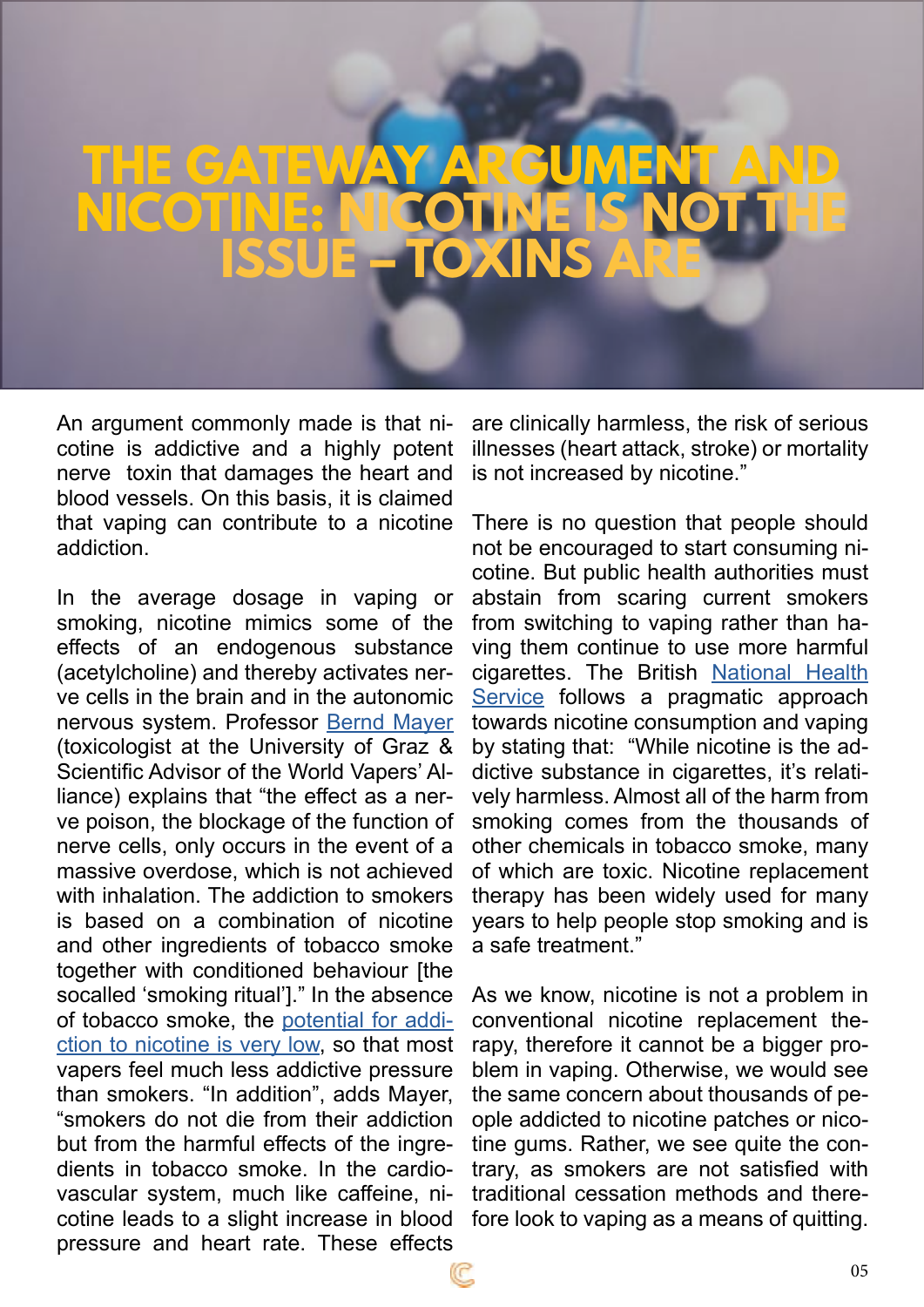## **GATEWAY ARGU AND SMOKING CESSATION: E-CIGARETTES HELP ADULTS QUIT**

**aping** 

**was twice** 

**as effective** 

**as nicotine-**

**replacement** 

**products** 

**in helping** 

**smokers** 

**quit."**

Countries such as the U.S., Canada, and the United Kingdom are recording their lowest-ever levels of daily smokers. The rate of U.S. smokers has declined from 21% of the population in 2005 to 14% in 2018. This is great news for all public health advocates, but unfortunately these results are rarely celebrated. Instead, we see politicians and media warning about

a new wave of smokers due to vaping. It is claimed that vaping is a gateway for smoking.

The correlation between the introduction and the higher popularity of vaping and declining smoking rates suggests that vaping is an important innovation to help people quit smoking. The 2018 U.S. [National](https://tobaccocontrol.bmj.com/content/28/6/629) [Academies of Sciences,](https://tobaccocontrol.bmj.com/content/28/6/629) [Engineering, and Medici](https://tobaccocontrol.bmj.com/content/28/6/629)[ne Report](https://tobaccocontrol.bmj.com/content/28/6/629) found that the smoking rate has decreased overall more rapidly

since vaping became more prominent in the United States. The researchers concluded: "The inverse relationship between vaping and smoking was robust across different data sets for both youth and young adults and for current and more established smoking. While trying electro-

nic cigarettes may consequently increase smoking among some youth, the aggregate effect at the population level appears to be negligible given the reduction in smoking initiation during the period of vaping's ascendance."

Moreover, the claim that non-smokers would get introduced en masse to

> smoking due to vaping seems not to be supported by data from the newest [Action on Smoking and](https://ash.org.uk/information-and-resources/fact-sheets/statistical/use-of-e-cigarettes-among-adults-in-great-britain-2020/) [Health \(ASH\)](https://ash.org.uk/information-and-resources/fact-sheets/statistical/use-of-e-cigarettes-among-adults-in-great-britain-2020/) UK report. It states that "only 0.3% of never-smokers are current vapers (amounting to 2.9% of vapers), down from 0.8% in 2019"

Another study published in the [New England Jour](https://doi.org/10.1056/NEJMoa1808779)[nal of Medicine](https://doi.org/10.1056/NEJMoa1808779) in 2019 assigned participants into e-cigarettes and nicotine replacement groups and found that vaping was twi-

ce as effective as nicotine-replacement products in helping smokers quit. Crucially, participants in the e-cigarette group were encouraged to experiment with e-liquids of different strengths and flavours. Among participants in the study who didn't fully stop smoking, those in the e-ci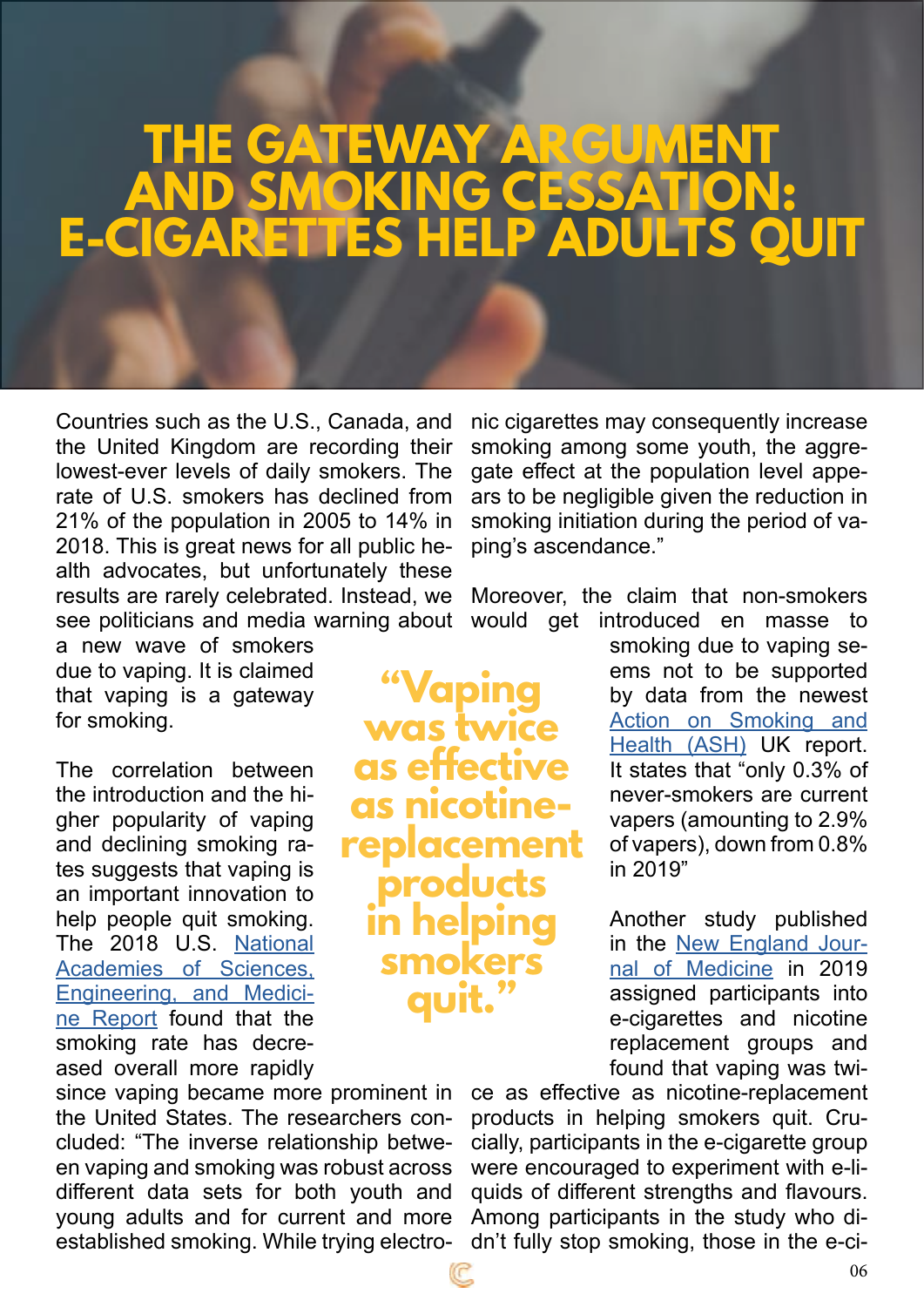garette group were more likely to reduce their smoke intake than those in the nicotine-replacement group. According to the findings, a switch to e-cigarettes was accompanied by a reduction in respiratory infections in an online survey and two case studies tracked nonsmokers with chronic throat and nose infections that resolved after they started to vape.



Moreover, [a study conducted by the Uni](https://onlinelibrary.wiley.com/doi/abs/10.1111/add.14851?af=R)[versity College London in 2019](https://onlinelibrary.wiley.com/doi/abs/10.1111/add.14851?af=R) analysed data from over 50,000 smokers from 2006 to 2017 and found that using e-cigarettes in order to quit was positively associated

with the quit success rates, with every 1 per cent rise in use of e-cigs associated with a 0.06% increase in the quit success rate.

Vaping was also endorsed by Joachim Schüz, head of environment and radiation at the WHO's cancer research agency, the

International Agency for Research on Cancer during his speech at the The Committee on the Environment, Public Health and Food Safety of the European Parliament in February 2020. In his opinion, e-cigarettes are in "no way as harmful" as tobacco cigarettes and could help heavy smokers to quit. The effectiveness of e-cigarettes as a smoking cessation tool is undeniable, keeping in mind that it targets smokers as opposed to non-smokers. Recent trends framing e-cigarettes as a gateway to smoking do not stand up to scrutiny.





**"a switch to** 

**accompanied** 

**by a reduction** 

**e-cigarettes was** 

**in respirat** 

 $interiori$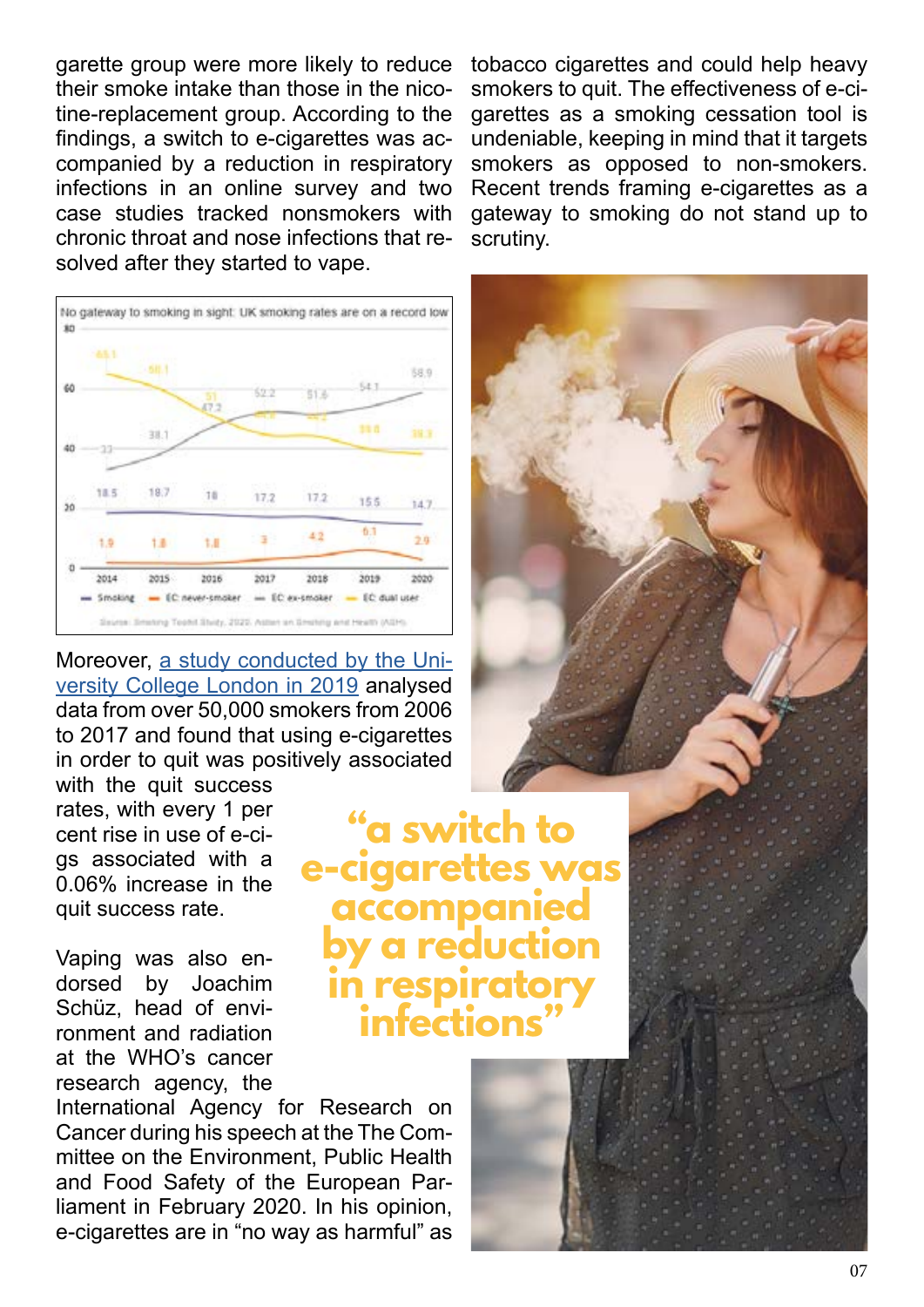# **HE GATEWAY ARG ADDESCE**

In its recently published [opinion piece](https://ec.europa.eu/health/sites/health/files/scientific_committees/scheer/docs/scheer_o_017.pdf) on e-cigarettes, the SCHEER committee (a scientific advisory board of the EU Commission) stated: "there is strong evidence that electronic cigarettes are a gateway to smoking for young people".

Such statements are quite surprising because many types of research came to a different conclusion. Colin Mendelsohn and Wayne Hall found in a recently published review in the [Journal of Drug Po](https://athra.org.au/wp-content/uploads/2020/03/Mendelsohn-CP-Hall-W.-Does-the-gateway-theory-justify-a-ban-on-nicotine-vaping-in-Australia.-International-Journal-of-Drug-Policy-2020.pdf)[licy](https://athra.org.au/wp-content/uploads/2020/03/Mendelsohn-CP-Hall-W.-Does-the-gateway-theory-justify-a-ban-on-nicotine-vaping-in-Australia.-International-Journal-of-Drug-Policy-2020.pdf) that at least 70-85% of all adolescents try vaping after having already started smoking and that regular vaping is very rare amidst teenagers. The authors conclude furthermore that "contrary to the gateway hypothesis, vaping appears to divert a subset of youth at high risk of cigarette smoking away from smoking.

Another review of [fifteen studies](https://www.ncbi.nlm.nih.gov/pmc/articles/PMC6652100/) on the gateway effect came to the conclusion that "a true gateway effect in youths has not yet been demonstrated." One must adjust for factors like anxiety, parental smoking behaviour, peer attitudes or household income. A further [metastudy](https://onlinelibrary.wiley.com/doi/abs/10.1111/add.15246) identified this problem with most studies on the gateway effect and stated that "the evidence is limited by publication bias, high sample attrition and inadequate adjustment for potential confounders." [One study](https://www.tandfonline.com/doi/full/10.1080/10826084.2019.1701035) which tried to measure those factors shows that adolescents who were less satisfied with their life, in general, were more likely to seek risky experiences and have a higher tendency to use illicit substances regularly. As such, e-cigarettes are not a gateway for smoking, but rather bad circumstances in teenagers' lives lead to all kinds of risky behaviour. Therefore, lawmakers should focus on solving those problems and not

use the gateway argument to limit access to vaping products for responsible adult consumers.





The problem which arises with this number is that it puts all consumers in one big basket. Clearly, it makes a difference if someone has one puff from a friend's e-cigarette at a party or is a daily user. A closer look at the outcome of the survey shows that [only 2,1% of non-smoking individuals](https://www.qeios.com/read/745076.5) surveyed frequently used e-cigarettes. The data from [Action on Smoking and He](https://ash.org.uk/media-and-news/press-releases-media-and-news/new-ash-data-reveals-that-youth-use-of-e-cigarettes-in-great-britain-is-very-low/)[alth \(ASH\)](https://ash.org.uk/media-and-news/press-releases-media-and-news/new-ash-data-reveals-that-youth-use-of-e-cigarettes-in-great-britain-is-very-low/) UK reports similar findings and states that youth smoking rates are at an all-time low and youth use of e-cigarettes is rare and most users are current or former smokers. E-cigarettes are less appealing to adolescents than many believe.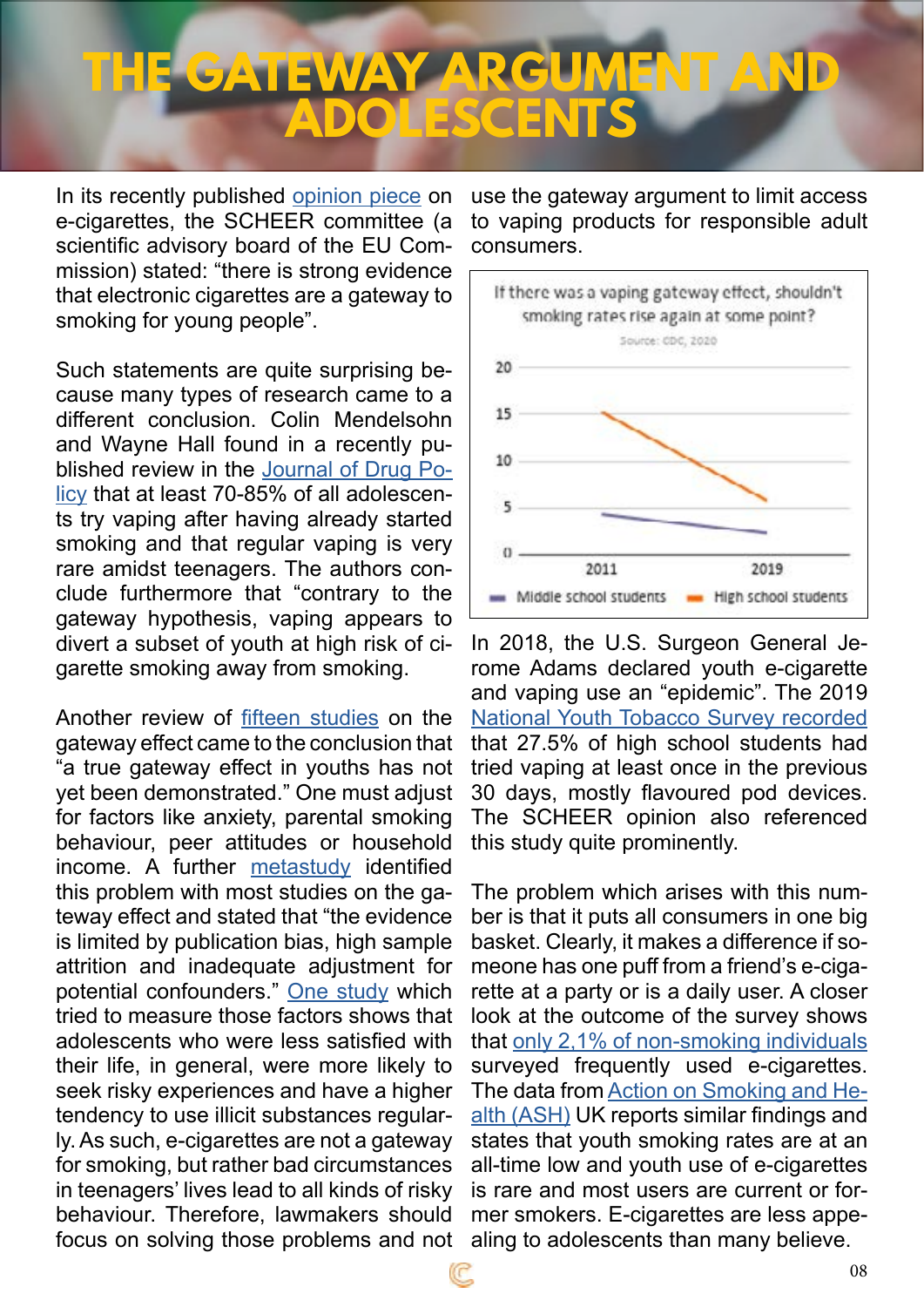## **THE FLAVOUR GATEWAY: BANNING FLAVOURS WON'T SOLVE THE PROBLEM**

Earlier this year, Dutch State Secretary for Health, Paul Blokhuis announced [plans](https://uk.reuters.com/article/uk-netherlands-smoking-vaping/dutch-to-ban-flavoured-e-cigarette-sales-from-next-year-idUKKBN23U17F)  [to ban all e-cigarette flavours](https://uk.reuters.com/article/uk-netherlands-smoking-vaping/dutch-to-ban-flavoured-e-cigarette-sales-from-next-year-idUKKBN23U17F) (except tobacco). Countries like Denmark and the U.S. state of California also have flavour bans set to come into force. One of the main arguments for these bans is that flavours are supposedly a gateway for nonsmokers to start vaping and eventually become smokers.

This argument does not seem to align with the experience of actual vapers. According to the [Drug Strategy Household](https://www.aihw.gov.au/reports/illicit-use-of-drugs/national-drug-strategy-household-survey-2019/contents/table-of-contents)  [Survey](https://www.aihw.gov.au/reports/illicit-use-of-drugs/national-drug-strategy-household-survey-2019/contents/table-of-contents) in Australia, the majority of adults (54%) (and even more young adults with 72%) try vaping out of curiosity, while vaping for taste was ranked last in the reasons people vaped. In the United States, the [PATH study](https://www.ncbi.nlm.nih.gov/pmc/articles/PMC6594857/) and the [CDC](https://www.cdc.gov/mmwr/volumes/68/ss/ss6812a1.htm#T6_down) found very similar patterns.

To the contrary, survey results from the [longitudinal survey study from Yale Scho](https://www.ncbi.nlm.nih.gov/pmc/articles/PMC7275248/)[ol of Public Health](https://www.ncbi.nlm.nih.gov/pmc/articles/PMC7275248/) found that "relative to vaping tobacco flavors, vaping non tobacco-flavored e-cigarettes was not associated with increased youth smoking initiation but was associated with an increase in the odds of adult smoking cessation".

Banning flavours would not help deter young people from vaping because we cannot outlaw curiosity, but at the same

Flavours are esential for adult vapers Source: Action on Smoking and Health (ASH). 80 GO 40  $20$ tobacco flavours

time, flavour bans hurt adult vapers.

In our previous research paper "**[Why Fla](https://consumerchoicecenter.org/why-vape-flavors-matter/)[vours Matter](https://consumerchoicecenter.org/why-vape-flavors-matter/)**", we found that banning flavours would have a profoundly negative effect on society, pushing smokers back to cigarettes or to the dangerous black market. Two-thirds of current vapers are using some form of flavoured liquids. Vapers prefer non-tobacco flavours over tobacco flavoured e-cigarettes, mainly because flavours don't remind them of the taste of cigarettes. Because of this, researchers at [Yale concluded](https://pubmed.ncbi.nlm.nih.gov/32501490/) that vapers who use flavours are 2.3 times more likely to quit smoking than those using tobacco-flavoured e-cigarettes. It is reasonable to assume, therefore, that restrictions and bans on flavours will significantly limit the usefulness of vaping as a cessation tool and will drive vapers back to cigarettes.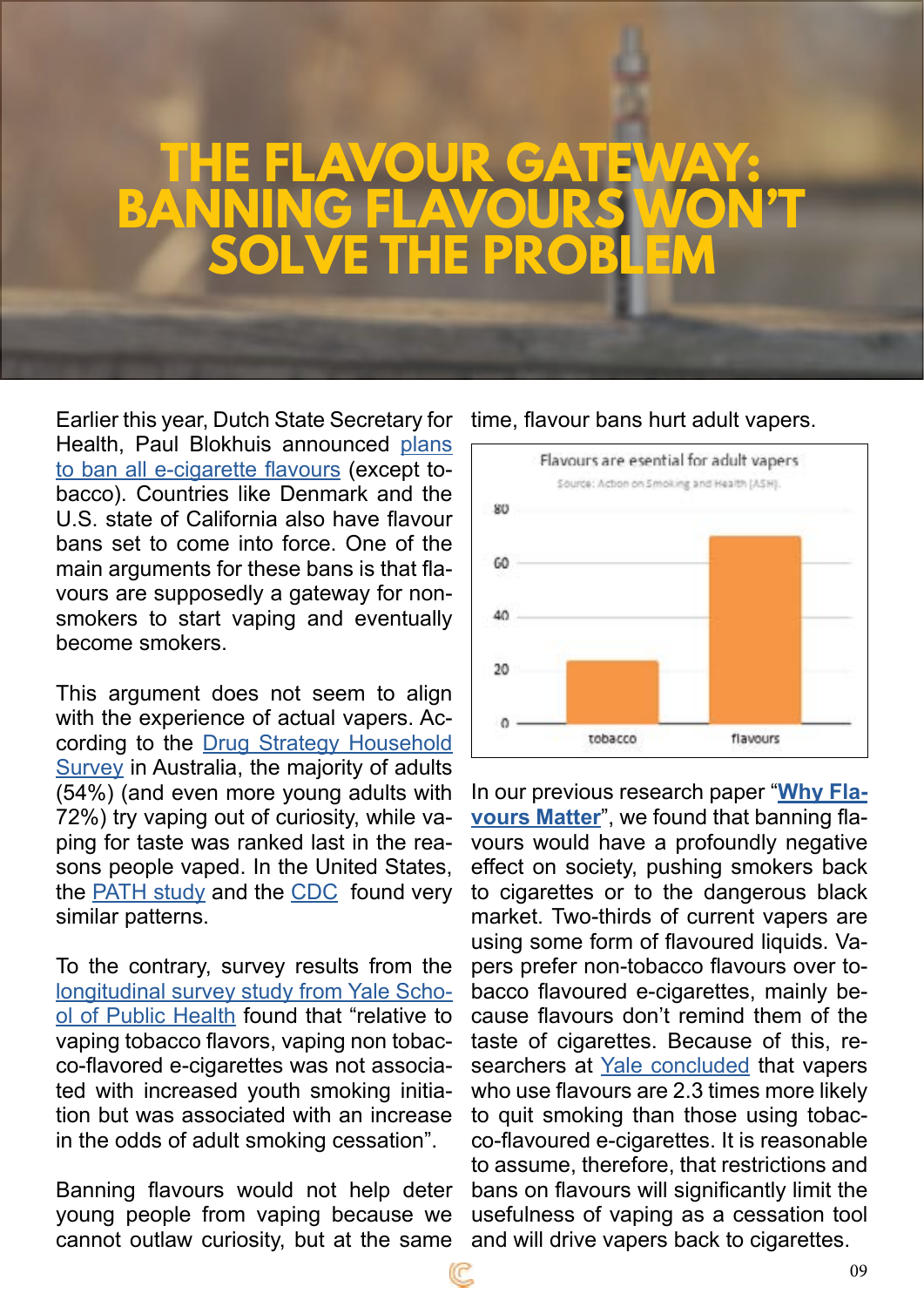## **E-CIGARETTES ARE A GATEWAY OUT OF SMOKING AND SHOULD BE ENDORSED BY MAKERS AS S**

In conclusion, e-cigarettes are a gateway out of smoking rather than being a path towards smoking, as has been widely claimed. The anti-vaping narrative plays to the advantage of policymakers who seek to paternalise consumers and to limit their choices. Such an approach is disastrous and detrimental to the health of heavy smokers for whom vaping has become a life-saving tool.

Most anti-vaping arguments fail to take into account the fact that e-cigarettes target tobacco consumers. This is similar to sugar consumption by people who suffer from diabetes: sugar substitutes are not a gateway to sugar because it is because of the harmful effects of sugar that they had to switch. Sugar substitutes are not blamed for increased sugar consumption, and e-cigarettes that serve a similar purpose should be equally endorsed.

Minors should not be allowed to purchase vaping products, and so it is important to create and sustain the conditions under which there is no incentive for them to look for e-cigarettes elsewhere. Vaping regulations should be smart and ensure the necessary age restrictions are put in place. Reducing black market activities and illicit trade are vital to reducing underage vaping. Banning e-cigarettes or limiting access to instrumental parts of vaping

like liquid flavours for adult consumers in an attempt to prevent minors from taking up vaping is a road to nowhere.

Similarly, in the wake of the vaping illnesses that dominated headlines in the U.S. last year, there is sufficient evidence proving that the vast majority of reported illnesses associated with vaping were caused by illicit cannabis vape cartridges sold on the black market, not those purchased legally at licensed retailers. Read our [pre](https://consumerchoicecenter.org/myths-and-facts-on-vaping/)[vious research](https://consumerchoicecenter.org/myths-and-facts-on-vaping/) on this topic addressed to lawmakers.

Relaxing branding and marketing restrictions is also a crucial step towards ensuring vaping helps even more tobacco consumers stop smoking by curbing illicit trade. Using e-cigarettes in order to quit has been proved to be positively associated with quit success rates, and turning a blind eye to these facts by limiting distribution of information about vaping is irrational and inconsistent with our shared commitment to improving wellbeing across the world.

The Consumer Choice Center calls on policymakers to reconsider their approach to vaping. Despite many voices seeking to undermine vaping as a gateway out of smoking, the evidence is sound: vaping saves lives.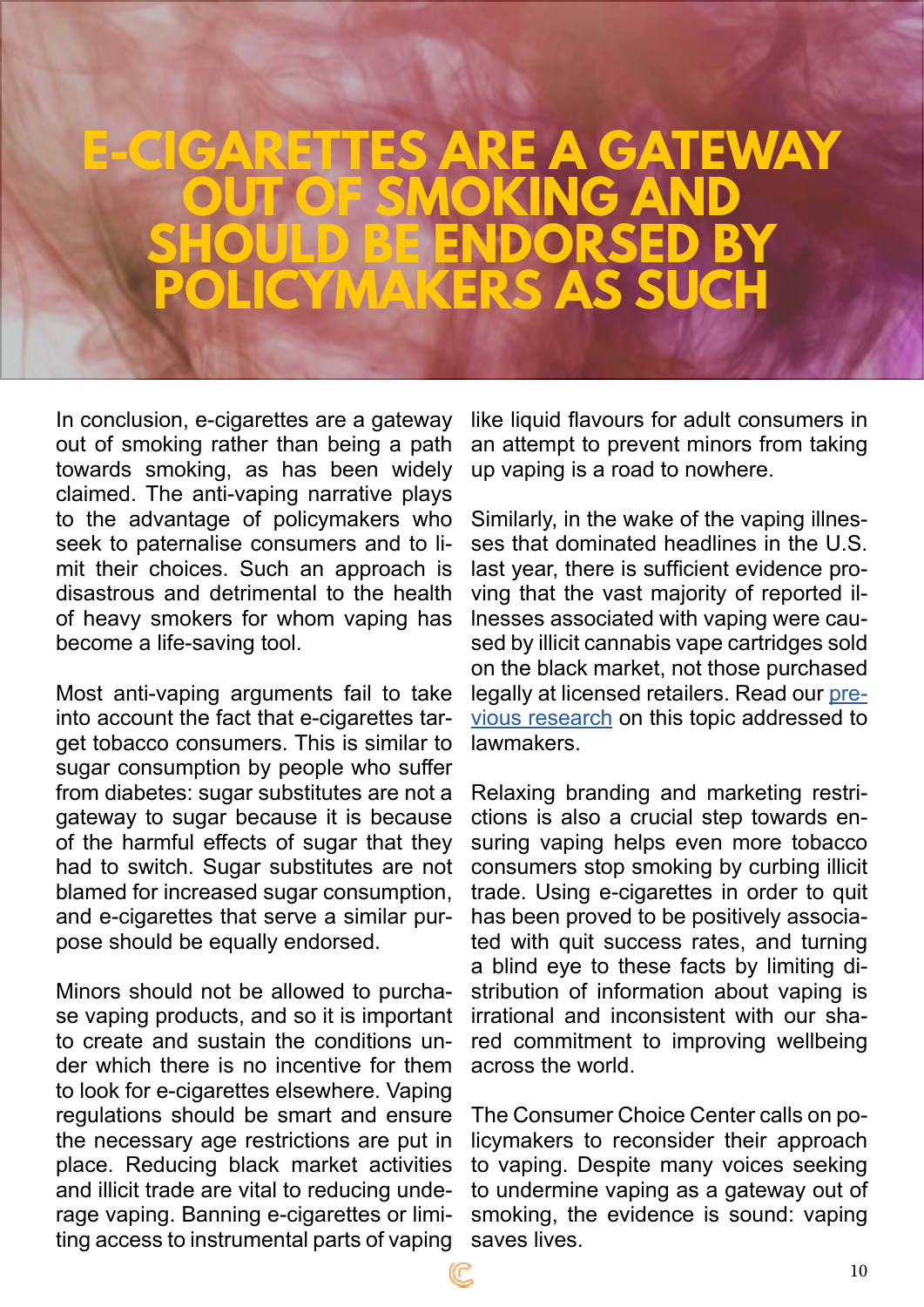#### *Our recommendations:*

• Strongly commit to the general concept of harm reduction

• We need an on-ramp for harm reduction that is vaping: endorse e-cigarettes as an effective tool to help smokers move to a safer alternative to consume nicotine and eventually quit if they desire to do so

• Guarantee access to vaping products for adults: affordability and variety must be ensured

• Allow advertising of e-cigarettes in print, on television and radio in order to inform current smokers better of the harm-reducing potential of vaping nicotine, to reduce illicit trade and prevent adolescents from turning to the black market and conversely take up vaping

#### *About the Authors:*



#### **Maria Chaplia**

Maria Chaplia is the European Affairs Associate at the Consumer Choice Center. She holds a Master's degree in Law and Economics and studied econometrics at the London School of Economics and Political Science. Maria's views have been featured in the Financial Times, Euractiv, Huffington Post, CapX, Spiked, and many more. International trade is one of Maria's greatest passions, but she's also particularly keen on lifestyle economics, international trade, sharing economy, and feminism.

In 2016, Maria co-organised a protest in Ukraine against taxpayer-funded stipends outside the Ministry of Education and Ministry of Finance. She has also co-founded two Ukrainian educational charities. She put together multiple large-scale events and was awarded the European Students For Liberty Student of the Year Award.

C

#### **Michael Landl**

Michael Landl is the director of the World Vapers' Alliance. He is from Austria and based in Vienna. He is an experienced policy professional and passionate vaper. He studied at the University of St. Gallen and worked for several public policy outlets and as well in the German Parliament. Therefore, he is delighted to bring this experience to WVA's network and to the vaping community in general.